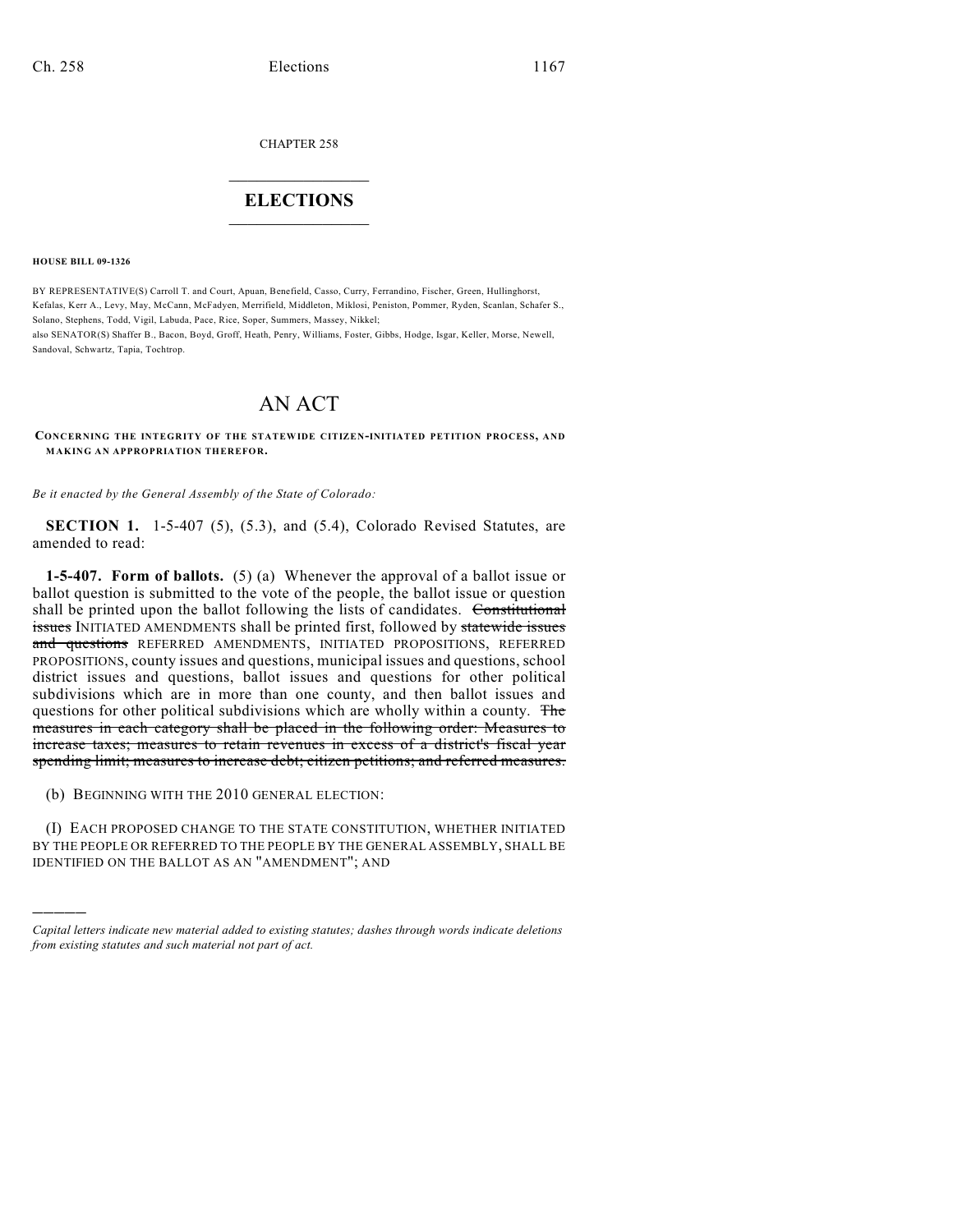(II) EACH PROPOSED CHANGE TO THE COLORADO REVISED STATUTES, WHETHER INITIATED BY THE PEOPLE OR REFERRED TO THE PEOPLE BY THE GENERAL ASSEMBLY, SHALL BE IDENTIFIED ON THE BALLOT AS A "PROPOSITION".

(5.3) (a) Commencing with the general election held in November 2000 NOVEMBER 2010, each statewide measure initiated by the people THAT IS A PROPOSED CHANGE TO THE STATE CONSTITUTION shall be numbered consecutively in regular numerical order beginning with the number twenty SIXTY. Such consecutive numbering of measures shall continue at any odd-year or general election held after such election at which any such measure is on the ballot beginning with the number following the highest number utilized in the previous election until the number ninety-nine is utilized at an election for any such measure. Such measures shall again be numbered consecutively in regular numerical order beginning with the number one and in accordance with this subsection  $(5.3)$ PARAGRAPH (a) following the utilization of the number ninety-nine for any such measure. The secretary of state may promulgate rules as may be necessary to administer this subsection  $(5.3)$  including, but not limited to, rules specifying the grouping of such measures for purposes of such numbering or reserving specific sequences of numbers for certain categories of measures PARAGRAPH (a). Such rules shall be promulgated in accordance with article 4 of title 24, C.R.S.

(b) COMMENCING WITH THE GENERAL ELECTION HELD IN NOVEMBER 2010, EACH STATEWIDE MEASURE INITIATED BY THE PEOPLE THAT IS A PROPOSED CHANGE TO THE COLORADO REVISED STATUTES SHALL BE NUMBERED CONSECUTIVELY IN REGULAR NUMERICAL ORDER BEGINNING WITH THE NUMBER ONE HUNDRED ONE. SUCH CONSECUTIVE NUMBERING OF MEASURES SHALL CONTINUE AT ANY ODD-YEAR OR GENERAL ELECTION HELD AFTER SUCH ELECTION AT WHICH ANY SUCH MEASURE IS ON THE BALLOT BEGINNING WITH THE NUMBER FOLLOWING THE HIGHEST NUMBER UTILIZED IN THE PREVIOUS ELECTION UNTIL THE NUMBER ONE HUNDRED NINETY-NINE IS UTILIZED AT AN ELECTION FOR ANY SUCH MEASURE. SUCH MEASURES SHALL AGAIN BE NUMBERED CONSECUTIVELY IN REGULAR NUMERICAL ORDER BEGINNING WITH THE NUMBER ONE HUNDRED ONE AND IN ACCORDANCE WITH THIS PARAGRAPH (b) FOLLOWING THE UTILIZATION OF THE NUMBER ONE HUNDRED NINETY-NINE FOR ANY SUCH MEASURE. THE SECRETARY OF STATE MAY PROMULGATE RULES AS MAY BE NECESSARY TO ADMINISTER THIS PARAGRAPH (b). SUCH RULES SHALLBE PROMULGATED IN ACCORDANCE WITH ARTICLE 4 OF TITLE 24, C.R.S.

(5.4) (a) Commencing with the general election held in November 2004 NOVEMBER 2010, each statewide measure referred to the people by the general assembly THAT IS A PROPOSED CHANGE TO THE STATE CONSTITUTION shall be lettered consecutively in regular alphabetical order beginning with the letter  $\overline{A}$  LETTER P. The consecutive lettering of SUCH statewide referred measures shall continue at any odd-year or general election held after the election at which any statewide referred measure is on the ballot beginning with the letter following the last letter utilized in the previous election until the letter Z is utilized at an election for SUCH a statewide referred measure. SUCH statewide referred measures shall again be lettered consecutively in regular alphabetical order beginning with the letter A and in accordance with this subsection  $(5.4)$  PARAGRAPH (a) following the utilization of the letter Z for any SUCH statewide referred measure. The secretary of state may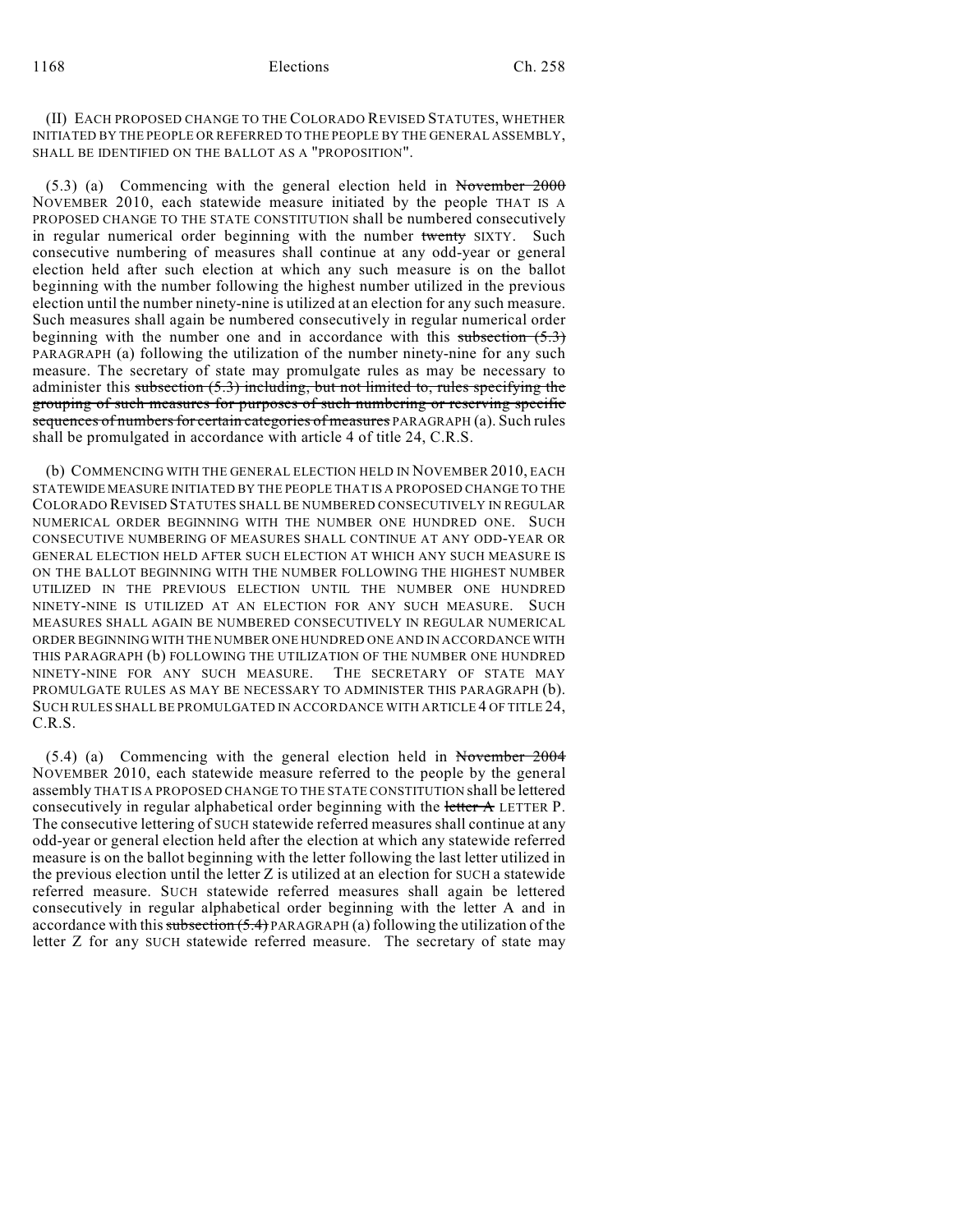promulgate rules as may be necessary to administer this subsection  $(5.4)$  including but not limited to rules specifying the grouping of statewide referred measures for purposes of lettering or reserving specific sequences of letters for certain categories of measures PARAGRAPH (a). Any rules shall be promulgated in accordance with article 4 of title 24, C.R.S.

(b) COMMENCING WITH THE GENERAL ELECTION HELD IN NOVEMBER 2010, EACH STATEWIDE MEASURE REFERRED TO THE PEOPLE BY THE GENERAL ASSEMBLY THAT IS A PROPOSED CHANGE TO THE COLORADO REVISED STATUTES SHALL BE DOUBLE-LETTERED CONSECUTIVELY IN REGULAR ALPHABETICAL ORDER BEGINNING WITH THE LETTERS AA. THE CONSECUTIVE LETTERING OF SUCH STATEWIDE REFERRED MEASURES SHALL CONTINUE AT ANY ODD-YEAR OR GENERAL ELECTION HELD AFTER THE ELECTION AT WHICH ANY STATEWIDE REFERRED MEASURE IS ON THE BALLOT BEGINNING WITH THE LETTERS FOLLOWING THE LAST LETTERS UTILIZED IN THE PREVIOUS ELECTION UNTIL THE LETTERS ZZ ARE UTILIZED AT AN ELECTION FOR SUCH A STATEWIDE REFERRED MEASURE. SUCH STATEWIDE REFERRED MEASURES SHALL AGAIN BE LETTERED CONSECUTIVELY IN REGULAR ALPHABETICAL ORDER BEGINNING WITH THE LETTERS AA AND IN ACCORDANCE WITH THIS PARAGRAPH (b) FOLLOWING THE UTILIZATION OF THE LETTERS ZZ FOR ANY SUCH STATEWIDE REFERRED MEASURE. THE SECRETARY OF STATE MAY PROMULGATE RULES AS MAY BE NECESSARY TO ADMINISTER THIS PARAGRAPH (b). ANY RULES SHALL BE PROMULGATED IN ACCORDANCE WITH ARTICLE 4 OF TITLE 24, C.R.S.

**SECTION 2.** 1-40-101, Colorado Revised Statutes, is amended to read:

**1-40-101. Legislative declaration.** (1) THE GENERAL ASSEMBLY DECLARES THAT it is not the intention of this article to limit or abridge in any manner the powers reserved to the people in the initiative and referendum, but rather to properly safeguard, protect, and preserve inviolate for them these modern instrumentalities of democratic government.

(2) (a) THE GENERAL ASSEMBLY FINDS, DETERMINES, AND DECLARES THAT:

(I) THE INITIATIVE PROCESS RELIES UPON THE TRUTHFULNESS OF CIRCULATORS WHO OBTAIN THE PETITION SIGNATURES TO QUALIFY A BALLOT ISSUE FOR THE STATEWIDE BALLOT AND THAT DURING THE 2008 GENERAL ELECTION, THE HONESTY OF MANY PETITION CIRCULATORS WAS AT ISSUE BECAUSE OF PRACTICES THAT INCLUDED: USING THIRD PARTIES TO CIRCULATE PETITION SECTIONS, EVEN THOUGH THE THIRD PARTIES DID NOT SIGN THE CIRCULATOR'S AFFIDAVIT, WERE NOT OF LEGAL AGE TO ACT AS A CIRCULATOR, AND WERE PAID IN CASH TO CONCEAL THEIR IDENTITIES; PROVIDING FALSE NAMES OR RESIDENTIAL ADDRESSES IN THE CIRCULATOR'S AFFIDAVITS, A PRACTICE THAT PERMITS CIRCULATORS TO EVADE DETECTION BY PERSONS CHALLENGING THE SECRETARY OF STATE'S SUFFICIENCY DETERMINATION; CIRCULATING PETITION SECTIONS WITHOUT EVEN A RUDIMENTARY UNDERSTANDING OF THE LEGAL REQUIREMENTS RELATING TO PETITION CIRCULATION; AND OBTAINING THE SIGNATURES OF PERSONS WHO PURPORTED TO NOTARIZE CIRCULATOR AFFIDAVITS, EVEN THOUGH SUCH PERSONS WERE NOT LEGALLY AUTHORIZED TO ACT AS NOTARIES OR ADMINISTER THE REQUIRED OATH;

(II) THE PER SIGNATURE COMPENSATION SYSTEM USED BY MANY PETITION ENTITIES PROVIDES AN INCENTIVE FOR CIRCULATORS TO COLLECT AS MANY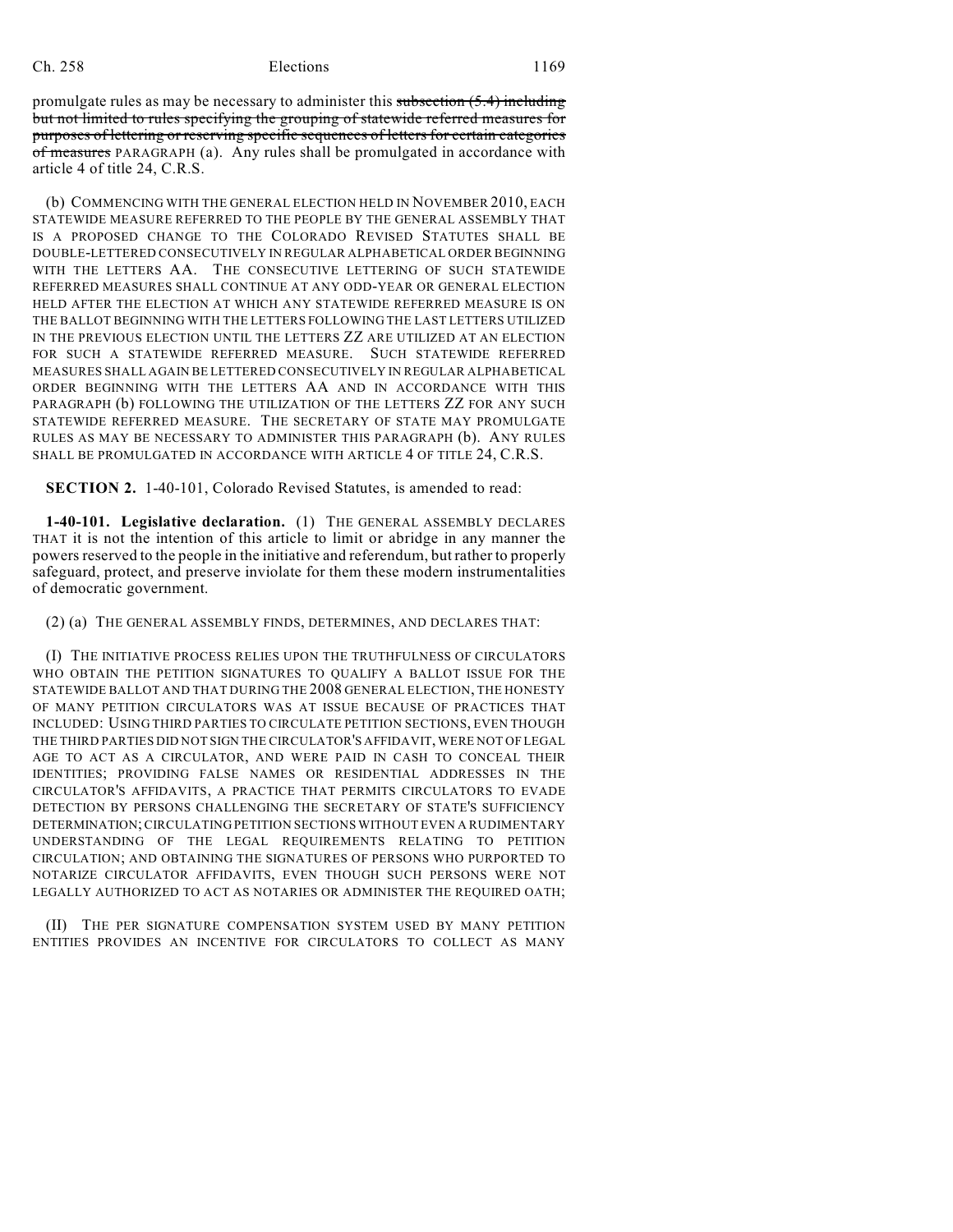SIGNATURES AS POSSIBLE, WITHOUT REGARD FOR WHETHER ALL PETITION SIGNERS ARE REGISTERED ELECTORS; AND

(III) MANY PETITION CIRCULATOR AFFIDAVITS ARE THUS EXECUTED WITHOUT REGARD FOR SPECIFIC REQUIREMENTS OF LAW THAT ARE DESIGNED TO ASSIST IN THE PREVENTION OF FRAUD, ABUSE, AND MISTAKE IN THE INITIATIVE PROCESS.

(b) THE GENERAL ASSEMBLY FURTHER FINDS, DETERMINES, AND DECLARES THAT:

(I) BECAUSE PETITION CIRCULATORS WHO RESIDE IN OTHER STATES TYPICALLY LEAVE COLORADO IMMEDIATELY AFTER PETITIONS ARE SUBMITTED TO THE SECRETARY OF STATE FOR VERIFICATION, A FULL AND FAIR EXAMINATION OF FRAUD RELATED TO PETITION CIRCULATION IS FRUSTRATED, AND AS A RESULT, THE SECRETARY OF STATE HAS BEEN FORCED TO GIVE EFFECT TO CERTAIN CIRCULATOR AFFIDAVITS THAT WERE NOT PROPERLY VERIFIED AND THUS WERE NOT PRIMA FACIE EVIDENCE OF THE VALIDITY OF PETITION SIGNATURES ON AFFECTED PETITION SECTIONS; AND

(II) THE COURTS HAVE NOT HAD AUTHORITY TO EXERCISE JURISDICTION OVER FRAUDULENT ACTS BY CIRCULATORS AND NOTARIES PUBLIC IN CONNECTION WITH PETITION SIGNATURES REVIEWED AS PART OF THE SECRETARY OF STATE'S RANDOM SAMPLE.

(c) THEREFORE, THE GENERAL ASSEMBLY FINDS, DETERMINES, AND DECLARES THAT:

(I) AS A RESULT OF THE PROBLEMS IDENTIFIED IN PARAGRAPHS (a) AND (b) OF THIS SUBSECTION (2), ONE OR MORE BALLOT MEASURES APPEARED ON THE STATEWIDE BALLOT AT THE 2008 GENERAL ELECTION EVEN THOUGH SIGNIFICANT NUMBERS OF THE UNDERLYING PETITION SIGNATURES WERE OBTAINED IN DIRECT VIOLATION OF COLORADO LAW AND THE ACCURACY OF THE SECRETARY OF STATE'S DETERMINATION OF SUFFICIENCY COULD NOT BE FULLY EVALUATED BY THE DISTRICT COURT; AND

(II) FOR THE INITIATIVE PROCESS TO OPERATE AS AN HONEST EXPRESSION OF THE VOTERS' RESERVED LEGISLATIVE POWER, IT IS ESSENTIAL THAT CIRCULATORS TRUTHFULLY VERIFY ALL ELEMENTS OF THEIR CIRCULATOR AFFIDAVITS AND MAKE THEMSELVES AVAILABLE TO PARTICIPATE IN CHALLENGES TO THE SECRETARY OF STATE'S DETERMINATION OF PETITION SUFFICIENCY.

**SECTION 3.** 1-40-102, Colorado Revised Statutes, is amended BY THE ADDITION OF A NEW SUBSECTION to read:

**1-40-102. Definitions.** As used in this article, unless the context otherwise requires:

(3.5) "CIRCULATOR" MEANS A PERSON WHO PRESENTS TO OTHER PERSONS FOR POSSIBLE SIGNATURE A PETITION TO PLACE A MEASURE ON THE BALLOT BY INITIATIVE OR REFERENDUM.

**SECTION 4.** 1-40-106 (1), Colorado Revised Statutes, is amended to read: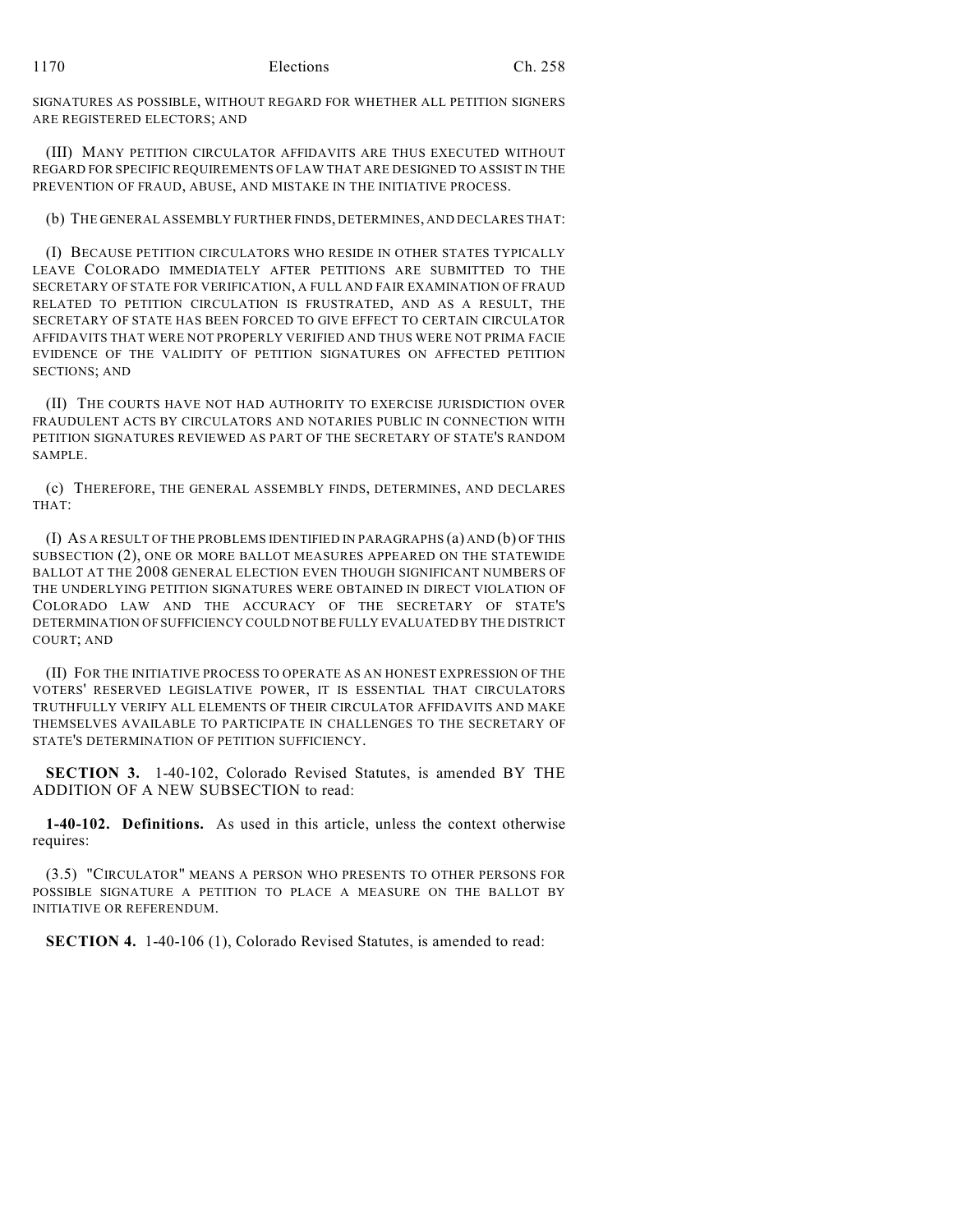**1-40-106. Title board - meetings - titles and submission clause.** (1) For ballot issues, beginning with the first submission of a draft after an election, the secretary of state shall convene a title board consisting of the secretary of state, the attorney general, and the director of the office of legislative legal services or the director's designee. The title board, by majority vote, shall proceed to designate and fix a proper fair title for each proposed law or constitutional amendment, together with a submission clause, at public meetings to be held at the hour determined by the title board on the first and third Wednesdays of each month in which a draft or a motion for reconsideration has been submitted to the secretary of state. To be considered at such meeting, a draft shall be submitted to the secretary of state no later than 3 p.m. on the twelfth day before the meeting at which the draft is to be considered by the title board. The first meeting of the title board shall be held no sooner than the first Wednesday in December after an election, and the last meeting shall be held no later than the third Wednesday in May APRIL in the year in which the measure is to be voted on.

**SECTION 5.** 1-40-107 (1) and (5), Colorado Revised Statutes, are amended to read:

**1-40-107. Rehearing - appeal - fees - signing.** (1) Any person presenting an initiative petition or any registered elector who is not satisfied with a decision of the title board with respect to whether a petition contains more than a single subject pursuant to section 1-40-106.5, or who is not satisfied with the titles and submission clause provided by the title board and who claims that they are unfair or that they do not fairly express the true meaning and intent of the proposed state law or constitutional amendment may file a motion for a rehearing with the secretary of state within seven days after the decision is made or the titles and submission clause are set. The motion for rehearing shall be heard at the next regularly scheduled meeting of the title board; except that, if the title board is unable to complete action on all matters scheduled for that day, consideration of any motion for rehearing may be continued to the next available day, and except that, if the titles and submission clause protested were set at the last meeting in May APRIL, the motion shall be heard within forty-eight hours after the expiration of the seven-day period for the filing of such motions.

(5) In the event a motion for rehearing is filed in accordance with this section, the period for filing a petition in accordance with section 1-40-108 shall not begin until a final decision concerning the motion is rendered by the title board or the Colorado supreme court; except that under no circumstances shall the period for filing a petition be extended beyond three months AND THREE WEEKS prior to the election at which the petition is to be voted upon.

**SECTION 6.** 1-40-108 (1), Colorado Revised Statutes, is amended to read:

**1-40-108. Petition - time of filing.** (1) No petition for any ballot issue shall be of any effect unless filed with the secretary of state within six months from the date that the titles and submission clause have been fixed and determined pursuant to the provisions of sections 1-40-106 and 1-40-107 and unless filed with the secretary of state within the time required by the state constitution NO LATER THAN THREE MONTHS AND THREE WEEKS before the election at which it is to be voted upon. A petition for a ballot issue for the election to be held in November of odd-numbered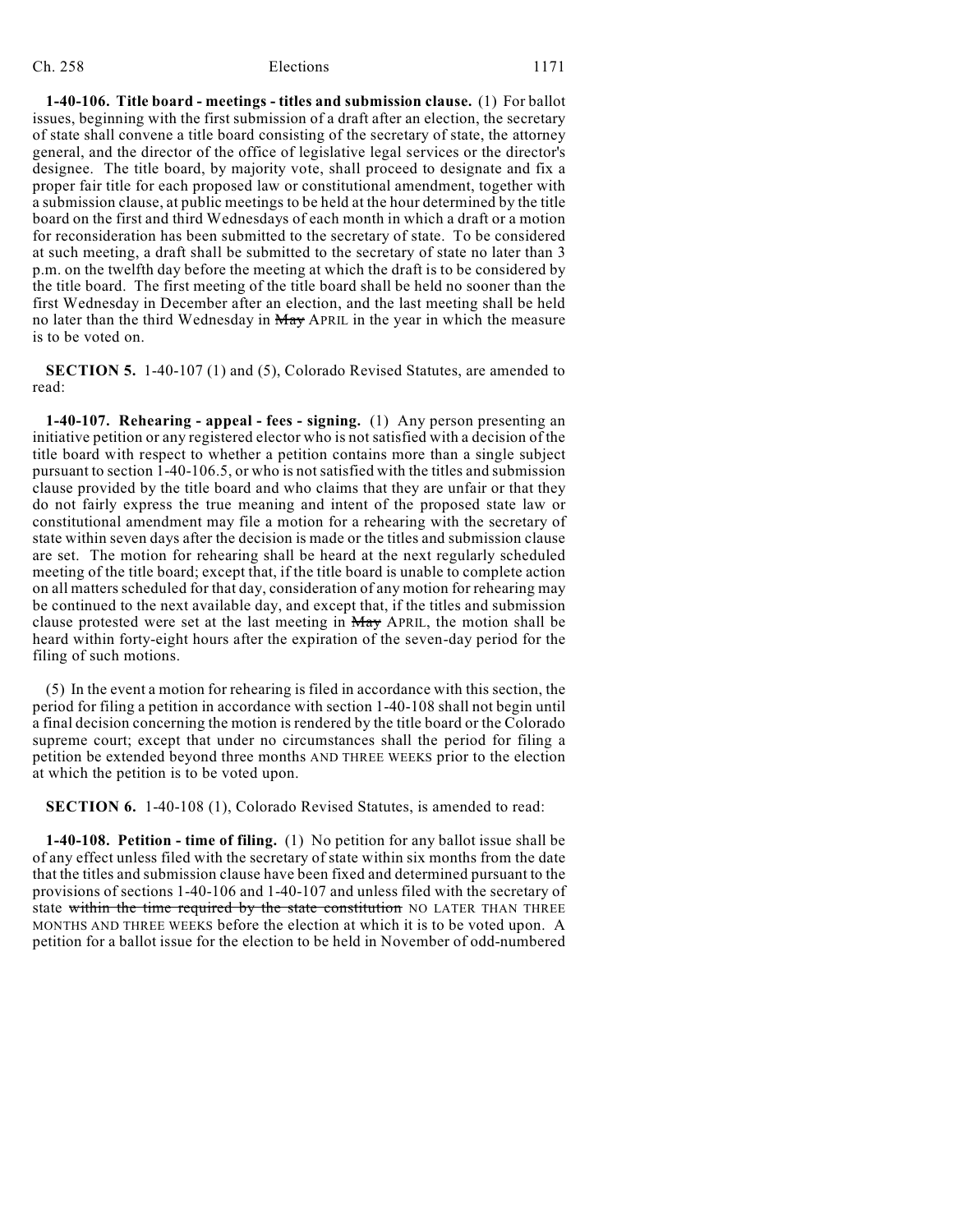years shall be filed with the secretary of state within the same time NO LATER THAN THREE MONTHS AND THREE WEEKS before such odd-year election. as is required by the state constitution for issues to be voted on at the general election. All filings under this section must be made by 3 p.m. on the day of filing.

**SECTION 7.** 1-40-109 (3), Colorado Revised Statutes, is amended to read:

**1-40-109. Signatures required - withdrawal.** (3) Any person who is a registered elector may sign a petition for any ballot issue for which the elector is eligible to vote. A REGISTERED ELECTOR WHO SIGNS A PETITION MAY WITHDRAW HIS OR HER SIGNATURE FROM THE PETITION BY FILING A WRITTEN REQUEST FOR SUCH WITHDRAWAL WITH THE SECRETARY OF STATE AT ANY TIME ON OR BEFORE THE DAY THAT THE PETITION IS FILED WITH THE SECRETARY OF STATE.

**SECTION 8.** 1-40-110 (1), Colorado Revised Statutes, is amended to read:

**1-40-110. Warning - ballot title.** (1) At the top of each page of every initiative or referendum petition section shall be printed, in a form as prescribed by the secretary of state, the following:

### "**WARNING:**

#### **IT IS AGAINST THE LAW:**

**For anyone to sign any initiative or referendum petition with any name other than his or her own or to knowingly sign his or her name more than once for the same measure or to knowingly sign a petition when not a registered elector who is eligible to vote on the measure. DO NOT SIGN THIS PETITION UNLESS YOU ARE A REGISTERED ELECTOR AND ELIGIBLE TO VOTE ON THIS MEASURE. TO BE A REGISTERED ELECTOR, YOU MUST BE A CITIZEN OF COLORADO AND REGISTERED TO VOTE. Before signing this petition, you are encouraged to read the text or the title of the proposed initiative or referred measure.**

**BY SIGNING THIS PETITION, YOU ARE INDICATING THAT YOU WANT THIS MEASURE TO BE INCLUDED ON THE BALLOT AS A PROPOSED CHANGE TO THE (COLORADO CONSTITUTION/COLORADO REVISED STATUTES). IF A SUFFICIENT NUMBER OF REGISTERED ELECTORS SIGN THIS PETITION, THIS MEASURE WILL APPEAR ON THE BALLOT AT THE NOVEMBER (YEAR) ELECTION.**"

**SECTION 9.** 1-40-111 (2), Colorado Revised Statutes, is amended, and the said 1-40-111 is further amended BY THE ADDITION OF THE FOLLOWING NEW SUBSECTIONS, to read:

**1-40-111. Signatures - affidavits - notarization - list of circulators and notaries.** (2) (a) To each petition section shall be attached a signed, notarized, and dated affidavit executed by the person who circulated the petition section, which shall include his or her printed name, the address at which he or she resides, including the street name and number, the city or town, the county, and the date he or she signed the affidavit; that he or she has read and understands the laws governing the circulation of petitions; that he or she was a resident of the state, a citizen of the United States, and at least eighteen years of age at the time the section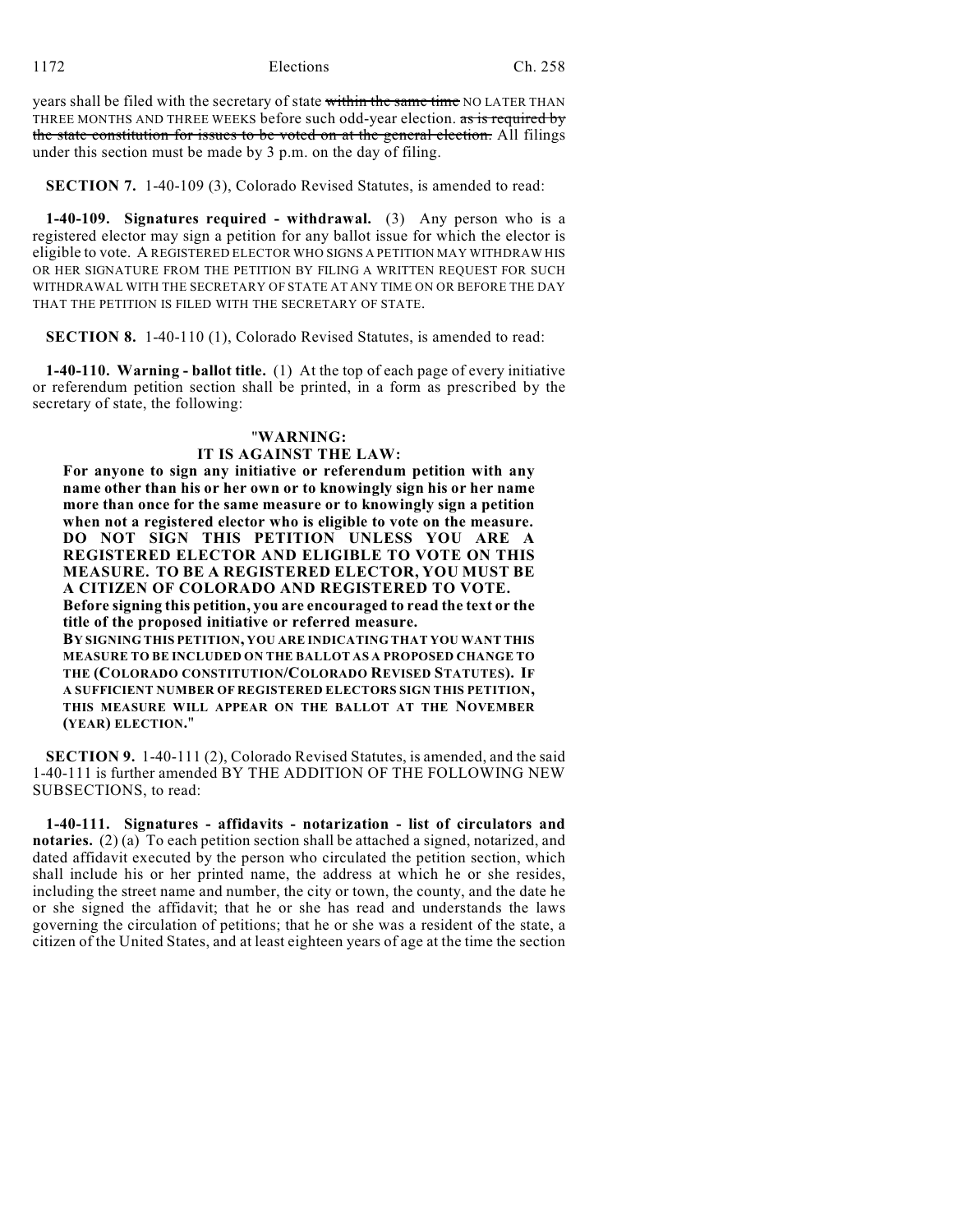of the petition was circulated and signed by the listed electors; that he or she circulated the section of the petition; that each signature thereon was affixed in the circulator's presence; that each signature thereon is the signature of the person whose name it purports to be; that to the best of the circulator's knowledge and belief each of the persons signing the petition section was, at the time of signing, a registered elector; and that he or she has not paid or will not in the future pay and that he or she believes that no other person has paid or will pay, directly or indirectly, any money or other thing of value to any signer for the purpose of inducing or causing such signer to affix his or her signature to the petition; THAT HE OR SHE UNDERSTANDS THAT HE OR SHE CAN BE PROSECUTED FOR VIOLATING THE LAWS GOVERNING THE CIRCULATION OF PETITIONS, INCLUDING THE REQUIREMENT THAT A CIRCULATOR TRUTHFULLY COMPLETED THE AFFIDAVIT AND THAT EACH SIGNATURE THEREON WAS AFFIXED IN THE CIRCULATOR'S PRESENCE; AND THAT HE OR SHE UNDERSTANDS THAT FAILING TO MAKE HIMSELF OR HERSELF AVAILABLE TO BE DEPOSED AND TO PROVIDE TESTIMONY IN THE EVENT OF A PROTEST SHALL INVALIDATE THE PETITION SECTION IF IT IS CHALLENGED ON THE GROUNDS OF CIRCULATOR FRAUD.

(b) (I) A NOTARY PUBLIC SHALL NOT NOTARIZE AN AFFIDAVIT REQUIRED PURSUANT TO PARAGRAPH (a) OF THIS SUBSECTION (2), UNLESS:

(A) THE CIRCULATOR IS IN THE PHYSICAL PRESENCE OF THE NOTARY PUBLIC;

(B) THE CIRCULATOR HAS DATED THE AFFIDAVIT AND FULLY AND ACCURATELY COMPLETED ALL OF THE PERSONAL INFORMATION ON THE AFFIDAVIT REQUIRED PURSUANT TO PARAGRAPH (a) OF THIS SUBSECTION (2); AND

(C) THE CIRCULATOR PRESENTS A FORM OF IDENTIFICATION, AS SUCH TERM IS DEFINED IN SECTION 1-1-104 (19.5). A NOTARY PUBLIC SHALL SPECIFY THE FORM OF IDENTIFICATION PRESENTED TO HIM OR HER ON A BLANK LINE, WHICH SHALL BE PART OF THE AFFIDAVIT FORM.

(II) AN AFFIDAVIT THAT IS NOTARIZED IN VIOLATION OF ANY PROVISION OF SUBPARAGRAPH (I) OF THIS PARAGRAPH (b) SHALL BE INVALID.

(III) IF THE DATE SIGNED BY A CIRCULATOR ON AN AFFIDAVIT REQUIRED PURSUANT TO PARAGRAPH (a) OF THIS SUBSECTION (2) IS DIFFERENT FROM THE DATE SIGNED BY THE NOTARY PUBLIC, THE AFFIDAVIT SHALL BE INVALID. IF, NOTWITHSTANDING SUB-SUBPARAGRAPH (B) OF SUBPARAGRAPH (I) OF THIS PARAGRAPH (b), A NOTARY PUBLIC NOTARIZES AN AFFIDAVIT THAT HAS NOT BEEN DATED BY THE CIRCULATOR, THE NOTARIZATION DATE SHALL NOT CURE THE CIRCULATOR'S FAILURE TO SIGN THE AFFIDAVIT AND THE AFFIDAVIT SHALL BE INVALID.

(c) The secretary of state shall not accept for filing REJECT any section of a petition that does not have attached thereto the A VALID notarized affidavit required by this section THAT COMPLIES WITH ALL OF THE REQUIREMENTS SET FORTH IN PARAGRAPHS (a) AND (b) OF THIS SUBSECTION (2). Any signature added to a section of a petition after the affidavit has been executed shall be invalid.

(3) (a) AS PART OF ANY COURT PROCEEDING OR HEARING CONDUCTED BY THE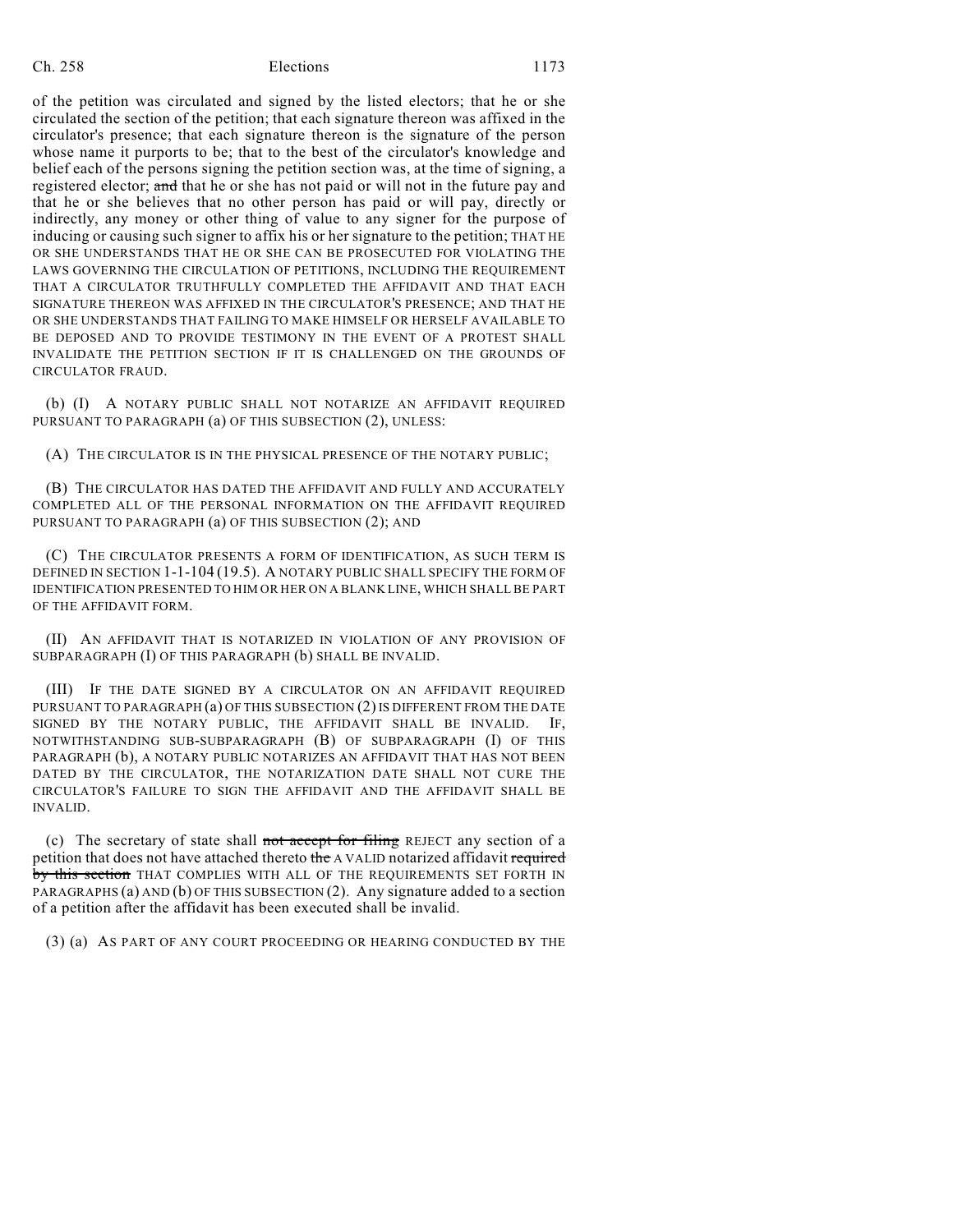#### 1174 Elections Ch. 258

SECRETARY OF STATE RELATED TO A PROTEST OF ALL OR PART OF A PETITION SECTION, THE CIRCULATOR OF SUCH PETITION SECTION SHALL BE REQUIRED TO MAKE HIMSELF OR HERSELF AVAILABLE TO BE DEPOSED AND TO TESTIFY IN PERSON, BY TELEPHONE, OR BY ANY OTHER MEANS PERMITTED UNDER THE COLORADO RULES OF CIVIL PROCEDURE. EXCEPT AS SET FORTH IN PARAGRAPH (b) OF THIS SUBSECTION (3), THE PETITION SECTION THAT IS THE SUBJECT OF THE PROTEST SHALL BE INVALID IF A CIRCULATOR FAILS TO COMPLY WITH THE REQUIREMENT SET FORTH IN THIS PARAGRAPH (a) FOR ANY PROTEST THAT INCLUDES AN ALLEGATION OF CIRCULATOR FRAUD THAT IS PLEAD WITH PARTICULARITY REGARDING:

(I) FORGERY OF A REGISTERED ELECTOR'S SIGNATURE;

(II) CIRCULATION OF A PETITION SECTION, IN WHOLE OR PART, BY ANYONE OTHER THAN THE PERSON WHO SIGNS THE AFFIDAVIT ATTACHED TO THE PETITION SECTION;

(III) USE OF A FALSE CIRCULATOR NAME OR ADDRESS IN THE AFFIDAVIT; OR

(IV) PAYMENT OF MONEY OR OTHER THINGS OF VALUE TO ANY PERSON FOR THE PURPOSE OF INDUCING THE PERSON TO SIGN THE PETITION.

(b) UPON THE FINDING BY A DISTRICT COURT OR THE SECRETARY OF STATE THAT THE CIRCULATOR OF A PETITION SECTION IS UNABLE TO BE DEPOSED OR TO TESTIFY AT TRIAL OR A HEARING CONDUCTED BY THE SECRETARY OF STATE BECAUSE THE CIRCULATOR HAS DIED, BECOME MENTALLY INCOMPETENT, OR BECOME MEDICALLY INCAPACITATED AND PHYSICALLY UNABLE TO TESTIFY BY ANY MEANS WHATSOEVER, THE PROVISIONS OF PARAGRAPH (a) OF THIS SUBSECTION (3) SHALL NOT APPLY TO INVALIDATE A PETITION SECTION CIRCULATED BY THE CIRCULATOR.

(4) THE PROPONENTS OF A PETITION OR AN ISSUE COMMITTEE ACTING ON THE PROPONENTS' BEHALF SHALL MAINTAIN A LIST OF THE NAMES AND ADDRESSES OF ALL CIRCULATORS WHO CIRCULATED PETITION SECTIONS ON BEHALF OF THE PROPONENTS AND NOTARIES PUBLIC WHO NOTARIZED PETITION SECTIONS ON BEHALF OF THE PROPONENTS AND THE PETITION SECTION NUMBERS THAT EACH CIRCULATOR CIRCULATED AND THAT EACH NOTARY PUBLIC NOTARIZED. A COPY OF THE LIST SHALL BE FILED WITH THE SECRETARY OF STATE ALONG WITH THE PETITION. IF A COPY OF THE LIST IS NOT FILED, THE SECRETARY OF STATE SHALL PREPARE THE LIST AND CHARGE THE PROPONENTS A FEE, WHICH SHALL BE DETERMINED AND COLLECTED PURSUANT TO SECTION 24-21-104 (3), C.R.S., TO COVER THE COST OF THE PREPARATION. ONCE FILED OR PREPARED BY THE SECRETARY OF STATE, THE LIST SHALL BE A PUBLIC RECORD FOR PURPOSES OF ARTICLE 72 OF TITLE 24, C.R.S.

**SECTION 10.** 1-40-112, Colorado Revised Statutes, is amended BY THE ADDITION OF THE FOLLOWING NEW SUBSECTIONS to read:

**1-40-112. Circulators - requirements - training - rules.** (3) THE SECRETARY OF STATE SHALL DEVELOP CIRCULATOR TRAINING PROGRAMS FOR PAID AND VOLUNTEER CIRCULATORS. SUCH PROGRAMS SHALL BE CONDUCTED IN THE BROADEST, MOST COST-EFFECTIVE MANNER AVAILABLE TO THE SECRETARY OF STATE, INCLUDING BUT NOT LIMITED TO TRAINING SESSIONS FOR PERSONS ASSOCIATED WITH THE PROPONENTS OR A PETITION ENTITY, AS DEFINED IN SECTION 1-40-135 (1), AND BY ELECTRONIC AND REMOTE ACCESS. THE PROPONENTS OF AN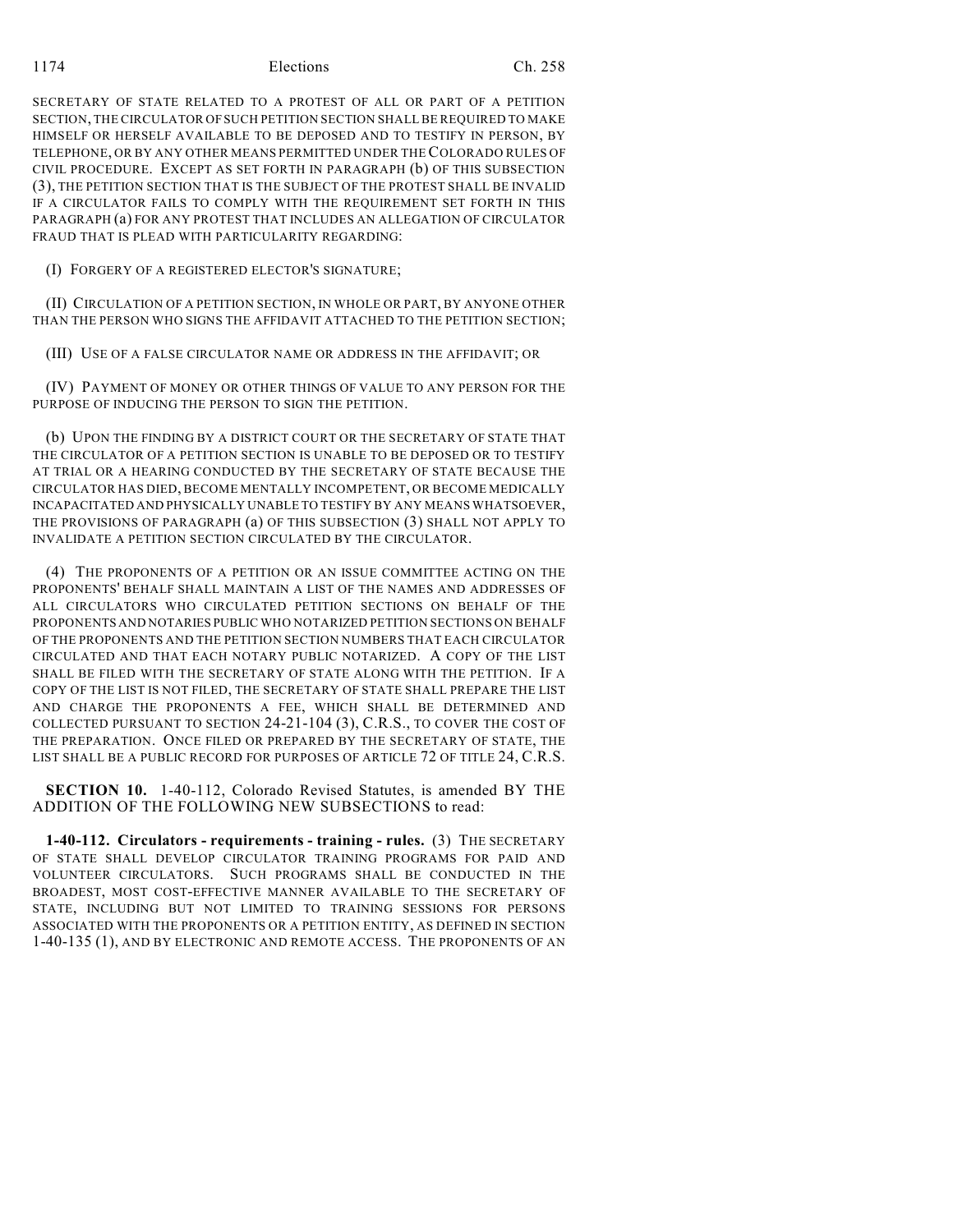INITIATIVE PETITION OR THE REPRESENTATIVES OF A PETITION ENTITY SHALL INFORM PAID AND VOLUNTEER CIRCULATORS OF THE AVAILABILITY OF THESE TRAINING PROGRAMS AS ONE MANNER OF COMPLYING WITH THE REQUIREMENT SET FORTH IN THE CIRCULATOR'S AFFIDAVIT THAT A CIRCULATOR READ AND UNDERSTAND THE LAWS PERTAINING TO PETITION CIRCULATION.

(4) IT SHALL BE UNLAWFUL FOR ANY PERSON TO PAY A CIRCULATOR MORE THAN TWENTY PERCENT OF HIS OR HER COMPENSATION FOR CIRCULATING PETITIONS ON A PER SIGNATURE OR PETITION SECTION BASIS.

**SECTION 11.** 1-40-113 (1), Colorado Revised Statutes, is amended to read:

**1-40-113. Form - representatives of signers.** (1) Each section of a petition shall be printed on a form as prescribed by the secretary of state. No petition shall be printed, published, or otherwise circulated unless the form and the first printer's proof of the petition have been approved by the secretary of state. Each petition section shall designate by name and mailing address two persons who shall represent the signers thereof in all matters affecting the same. The secretary of state shall assure that the petition contains only the matters required by this article and contains no extraneous material. All sections of any petition shall be prenumbered serially, and the circulation of any petition section described by this article other than personally by a circulator is prohibited. ANY PETITION SECTION CIRCULATED IN WHOLE OR IN PART BY ANYONE OTHER THAN THE PERSON WHO SIGNS THE AFFIDAVIT ATTACHED TO THE PETITION SECTION SHALL BE INVALID. Any petition section that fails to conform to the requirements of this article or is circulated in a manner other than that permitted in this article shall be invalid.

**SECTION 12.** 1-40-115 (2), Colorado Revised Statutes, is amended to read:

**1-40-115. Ballot - voting - publication.** (2) (a) All ballot issues shall be printed on the official ballot in that order, together with their respective letters and numbers prefixed in bold-faced type. Each ballot shall have the following explanation printed one time at the beginning of such ballot issues: "Ballot issues referred by the general assembly or any political subdivision are listed by letter, and ballot issues initiated by the people are listed numerically. A BALLOT ISSUE LISTED AS AN 'AMENDMENT' PROPOSES A CHANGE TO THE COLORADO CONSTITUTION, AND A BALLOT ISSUE LISTED AS A 'PROPOSITION' PROPOSES A CHANGE TO THE COLORADO REVISED STATUTES. A 'yes' vote on any ballot issue is a vote in favor of changing current law or existing circumstances, and a 'no' vote on any ballot issue is a vote against changing current law or existing circumstances." Each ballot title shall appear on the official ballot but once. and FOR EACH BALLOT TITLE THAT IS AN AMENDMENT, THE AMENDMENT NUMBER OR LETTER SHALL BE IMMEDIATELY FOLLOWED BY THE DESCRIPTION "(CONSTITUTIONAL)". FOR EACH BALLOT TITLE THAT IS A PROPOSITION, THE PROPOSITION NUMBER OR LETTERS SHALL BE IMMEDIATELY FOLLOWED BY THE DESCRIPTION "(STATUTORY)". EACH BALLOT TITLE shall be separated from the other ballot titles next to it by heavy black lines and shall be followed by the words "yes" and "no" with blank spacesto the right and opposite the same as follows: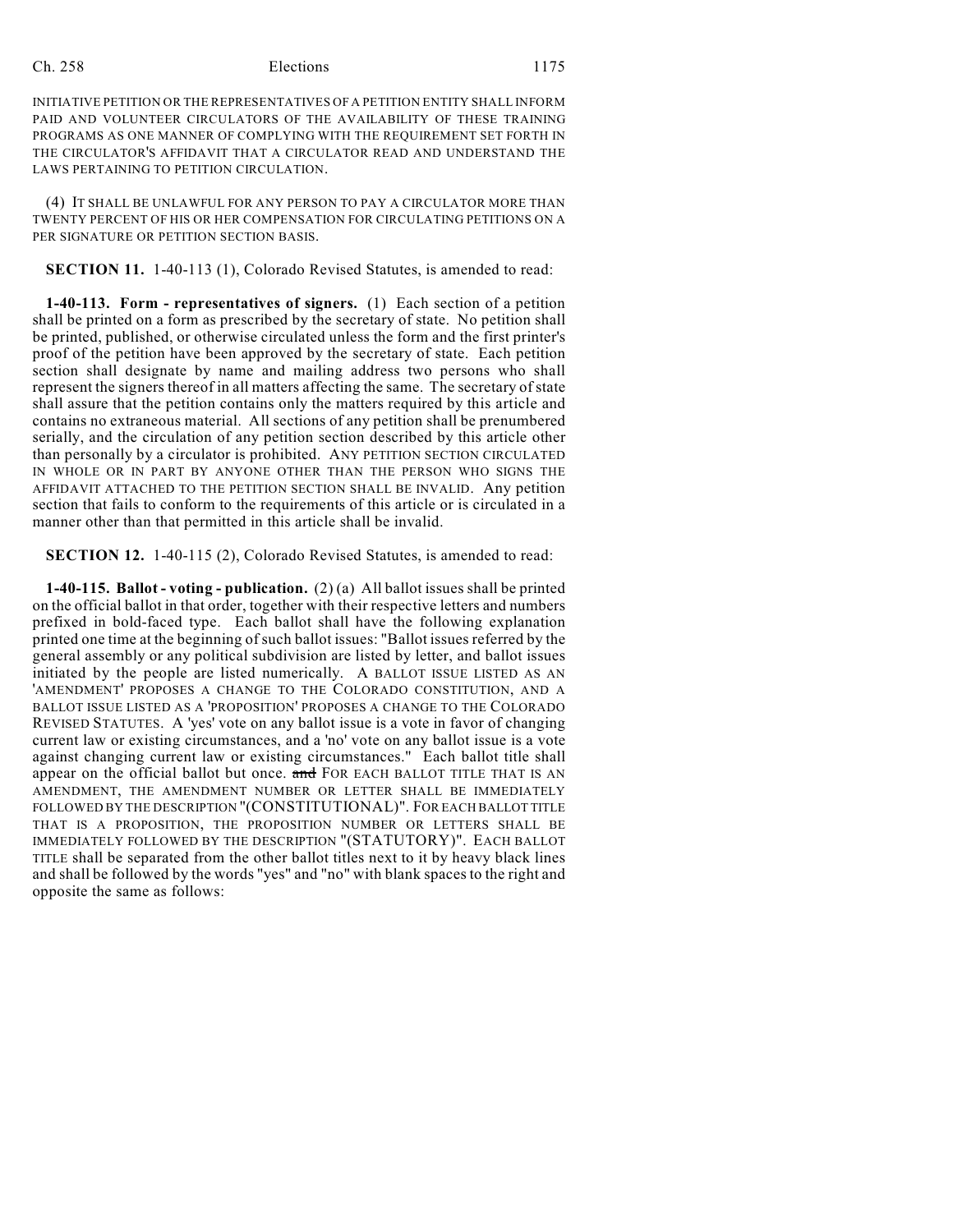### **(HERE SHALL APPEAR THE BALLOT TITLE IN FULL)**

## YES \_\_\_\_\_\_ NO \_\_\_\_\_\_

(b) FOR PURPOSES OF PREPARING AN AUDIO BALLOT AS PART OF AN ACCESSIBLE VOTING SYSTEM:

(I) IN LIEU OF THE PARENTHETICAL DESCRIPTION PRECEDING A BALLOT TITLE THAT IS AN AMENDMENT REQUIRED BY PARAGRAPH (a) OF THIS SUBSECTION (2), THE AUDIO BALLOT SHALL INCLUDE THE FOLLOWING: "THE FOLLOWING BALLOT ISSUE PROPOSES A CHANGE TO THE COLORADO CONSTITUTION."; AND

(II) IN LIEU OF THE PARENTHETICAL DESCRIPTION PRECEDING A BALLOT TITLE THAT IS A PROPOSITION REQUIRED BY PARAGRAPH (a) OF THIS SUBSECTION (2), THE AUDIO BALLOT SHALL INCLUDE THE FOLLOWING: "THE FOLLOWING BALLOT ISSUE PROPOSES A CHANGE TO THE COLORADO REVISED STATUTES."

**SECTION 13.** 1-40-117 (3) (b), Colorado Revised Statutes, is amended to read:

**1-40-117. Statement of sufficiency - statewide issues.** (3) (b) In the event the secretary of state issues a statement declaring that a petition, having first been submitted with the required number of signatures, appears not to have a sufficient number of valid signatures, the representatives designated by the proponents pursuant to section 1-40-104 may cure the insufficiency by filing an addendum to the original petition for the purpose of offering such number of additional signatures as will cure the insufficiency. No addendum offered as a cure shall be considered unless the addendum conforms to requirements for petitions outlined in sections 1-40-110, 1-40-111, and 1-40-113, and unless the addendum is filed with the secretary of state within the fifteen-day period after the insufficiency is declared and unless filed with the secretary of state within the time required by the state constitution NO LATER THAN THREE MONTHS AND THREE WEEKS before the election at which the initiative petition is to be voted on. All filings under this paragraph (b) shall be made by 3 p.m. on the day of filing. Upon submission of a timely filed addendum, the secretary of state shall order the examination and verification of each signature on the addendum. The addendum shall not be available to the public for a period of up to ten calendar days for such examination. After examining the petition, the secretary of state shall, within ten calendar days, issue a statement as to whether the addendum cures the insufficiency found in the original petition.

**SECTION 14.** 1-40-118 (1) and (2), Colorado Revised Statutes, are amended, and the said 1-40-118 is further amended BY THE ADDITION OF THE FOLLOWING NEW SUBSECTIONS, to read:

**1-40-118. Protest.** (1) A protest in writing, under oath, together with three copies thereof, may be filed in the district court for the county in which the petition has been filed by some registered elector, within thirty days after the secretary of state issues a statement as to whether the petition has a sufficient number of valid signatures, which statement shall be issued no later than thirty calendar days after the petition has been filed. If the secretary of state fails to issue a statement within thirty calendar days, the petition shall be deemed sufficient. REGARDLESS OF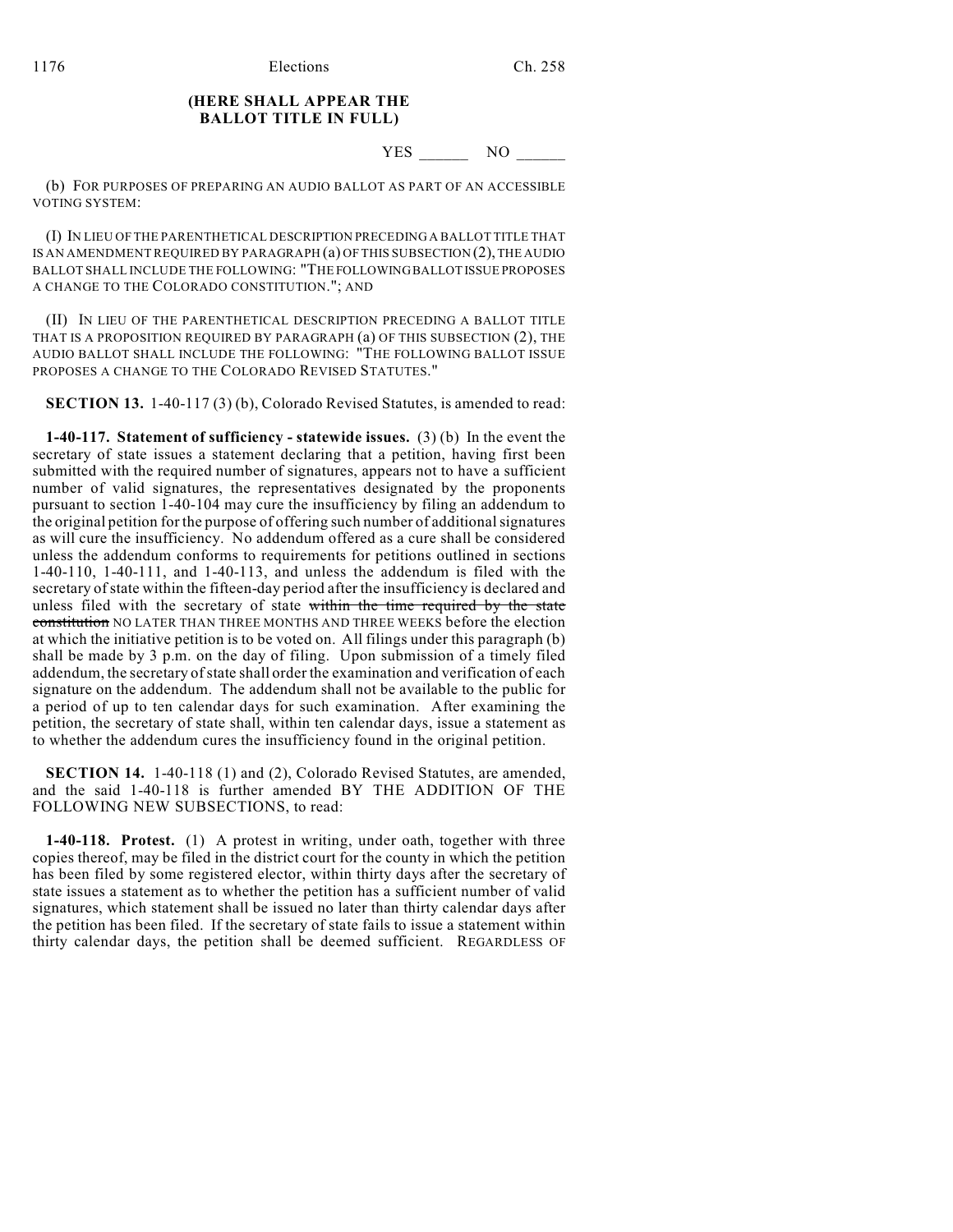WHETHER THE SECRETARY OF STATE HAS ISSUED A STATEMENT OF SUFFICIENCY OR IF THE PETITION IS DEEMED SUFFICIENT BECAUSE THE SECRETARY OF STATE HAS FAILED TO ISSUE A STATEMENT OF SUFFICIENCY WITHIN THIRTY CALENDAR DAYS, NO FURTHER AGENCY ACTION SHALL BE NECESSARY FOR THE DISTRICT COURT TO HAVE JURISDICTION TO CONSIDER THE PROTEST. During the period a petition is being examined by the secretary of state for sufficiency, the petition shall not be available to the public; except that such period shall not exceed thirty calendar days. IMMEDIATELY AFTER THE SECRETARY OF STATE ISSUES A STATEMENT OF SUFFICIENCY OR, IF THE PETITION IS DEEMED SUFFICIENT BECAUSE THE SECRETARY OF STATE HAS FAILED TO ISSUE THE STATEMENT, AFTER THIRTY CALENDAR DAYS, THE SECRETARY OF STATE SHALL MAKE THE PETITION AVAILABLE TO THE PUBLIC FOR COPYING UPON REQUEST.

(2) (a) If the secretary of state conducted a random sample of the petitions and did not verify each signature, the protest shall specifically allege SET FORTH WITH PARTICULARITY the defects in the procedure used by the secretary of state in the verification of the petition or the grounds for challenging individual signatures OR PETITION SECTIONS, AS WELL AS INDIVIDUAL SIGNATURES OR PETITIONS SECTIONS PROTESTED. If the secretary of state verified each name on the petition sections, the protest shall set forth with particularity the grounds of the protest and the INDIVIDUAL signatures OR PETITION SECTIONS protested.

(b) REGARDLESS OF THE METHOD USED BY THE SECRETARY OF STATE TO VERIFY SIGNATURES, THE GROUNDS FOR CHALLENGING INDIVIDUAL SIGNATURES OR PETITION SECTIONS PURSUANT TO PARAGRAPH (a) OF THIS SUBSECTION (2) SHALL INCLUDE, BUT ARE NOT LIMITED TO, THE USE OF A PETITION FORM THAT DOES NOT COMPLY WITH THE PROVISIONS OF THIS ARTICLE, FRAUD, AND A VIOLATION OF ANY PROVISION OF THIS ARTICLE OR ANY OTHER LAW THAT, IN EITHER CASE, PREVENTS FRAUD, ABUSE, OR MISTAKE IN THE PETITION PROCESS.

(c) IF THE PROTEST IS LIMITED TO AN ALLEGATION THAT THERE WERE DEFECTS IN THE SECRETARY OF STATE'S STATEMENT OF SUFFICIENCY BASED ON A RANDOM SAMPLE TO VERIFY SIGNATURES, THE DISTRICT COURT MAY REVIEW ALL SIGNATURES IN THE RANDOM SAMPLE.

(d) No signature may be challenged that is not identified in the protest by section number, line number, name, and reason why the secretary of state is in error. If any party is protesting the finding of the secretary of state regarding the registration of a signer, the protest shall be accompanied by an affidavit of the elector or a copy of the election record of the signer.

(2.5) (a) IF A DISTRICT COURT FINDS THAT THERE ARE INVALID SIGNATURES OR PETITION SECTIONS AS A RESULT OF FRAUD COMMITTED BY ANY PERSON INVOLVED IN PETITION CIRCULATION, THE REGISTERED ELECTOR WHO INSTITUTED THE PROCEEDINGS MAY COMMENCE A CIVIL ACTION TO RECOVER REASONABLE ATTORNEY FEES AND COSTS FROM THE PERSON RESPONSIBLE FOR SUCH INVALID SIGNATURES OR PETITION SECTIONS.

(b) A REGISTERED ELECTOR WHO FILES A PROTEST SHALL BE ENTITLED TO THE RECOVERY OF REASONABLE ATTORNEY FEES AND COSTS FROM A PROPONENT OF AN INITIATIVE PETITION WHO DEFENDS THE PETITION AGAINST A PROTEST OR THE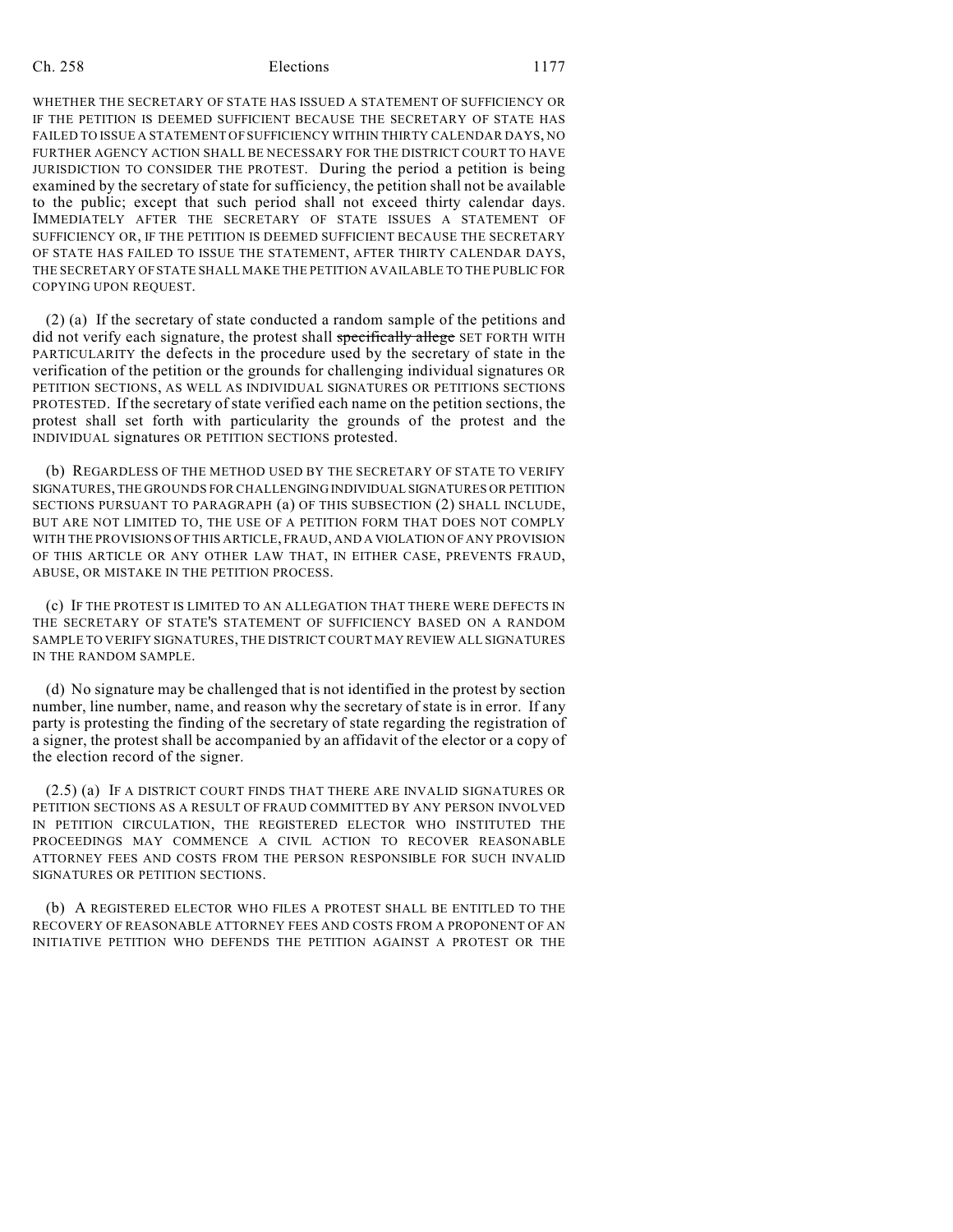1178 Elections Ch. 258

PROPONENT'S ATTORNEY, UPON A DETERMINATION BY THE DISTRICT COURT THAT THE DEFENSE, OR ANY PART THEREOF, LACKED SUBSTANTIAL JUSTIFICATION OR THAT THE DEFENSE, OR ANY PART THEREOF, WAS INTERPOSED FOR DELAY OR HARASSMENT. A PROPONENT WHO DEFENDS A PETITION AGAINST A PROTEST SHALL BE ENTITLED TO THE RECOVERY OF REASONABLE ATTORNEY FEES AND COSTS FROM THE REGISTERED ELECTOR WHO FILES A PROTEST OR THE REGISTERED ELECTOR'S ATTORNEY, UPON A DETERMINATION BY THE DISTRICT COURT THAT THE PROTEST, OR ANY PART THEREOF, LACKED SUBSTANTIAL JUSTIFICATION OR THAT THE PROTEST, OR ANY PART THEREOF, WAS INTERPOSED FOR DELAY OR HARASSMENT. NO ATTORNEY FEES MAY BE AWARDED UNDER THIS PARAGRAPH (b) UNLESS THE DISTRICT COURT HAS FIRST CONSIDERED THE PROVISIONS OF SECTION 13-17-102 (5) AND (6), C.R.S. FOR PURPOSES OF THIS PARAGRAPH (b), "LACKED SUBSTANTIAL JUSTIFICATION" MEANS SUBSTANTIALLY FRIVOLOUS, SUBSTANTIALLY GROUNDLESS, OR SUBSTANTIALLY VEXATIOUS.

(c) A DISTRICT COURT CONDUCTING A HEARING PURSUANT TO THIS ARTICLE SHALL PERMIT A CIRCULATOR WHO IS NOT AVAILABLE AT THE TIME OF THE HEARING TO TESTIFY BY TELEPHONE OR BY ANY OTHER MEANS PERMITTED UNDER THE COLORADO RULES OF CIVIL PROCEDURE.

(5) WRITTEN ENTRIES THAT ARE MADE BY PETITION SIGNERS, CIRCULATORS, AND NOTARIES PUBLIC ON A PETITION SECTION THAT SUBSTANTIALLY COMPLY WITH THE REQUIREMENTS OF THIS ARTICLE SHALL BE DEEMED VALID BY THE SECRETARY OF STATE OR ANY COURT, UNLESS:

(a) FRAUD, AS SPECIFIED IN SECTION 1-40-135 (2)(c), EXCLUDING SUBPARAGRAPH (V) OF SAID PARAGRAPH (c), IS ESTABLISHED BY A PREPONDERANCE OF THE EVIDENCE;

(b) A VIOLATION OF ANY PROVISION OF THIS ARTICLE OR ANY OTHER PROVISION OF LAW THAT, IN EITHER CASE, PREVENTS FRAUD, ABUSE, OR MISTAKE IN THE PETITION PROCESS, IS ESTABLISHED BY A PREPONDERANCE OF THE EVIDENCE;

(c) A CIRCULATOR USED A PETITION FORM THAT DOES NOT COMPLY WITH THE PROVISIONS OF THIS ARTICLE OR HAS NOT BEEN APPROVED BY THE SECRETARY OF STATE.

**SECTION 15.** 1-40-121 (1), Colorado Revised Statutes, is amended to read:

**1-40-121. Receiving money to circulate petitions - filing.** (1) The proponents of the petition OR AN ISSUE COMMITTEE ACTING ON BEHALF OF THE PROPONENTS shall file with the official who receives filings under the "Fair Campaign Practices Act", article 45 of this title, for the election a report stating the total amount paid to all persons DATES OF CIRCULATION BY ALL CIRCULATORS who were paid to circulate a section of the petition, THE TOTAL HOURS FOR WHICH EACH CIRCULATOR WAS PAID TO CIRCULATE A SECTION OF THE PETITION, AND THE GROSS AMOUNT OF WAGES PAID FOR SUCH HOURS. The filing shall be made at the same time the petition is filed with the secretary of state. A payment made to a circulator is an expenditure under article 45 of this title.

**SECTION 16.** 1-40-130 (1) (h) and (2), Colorado Revised Statutes, are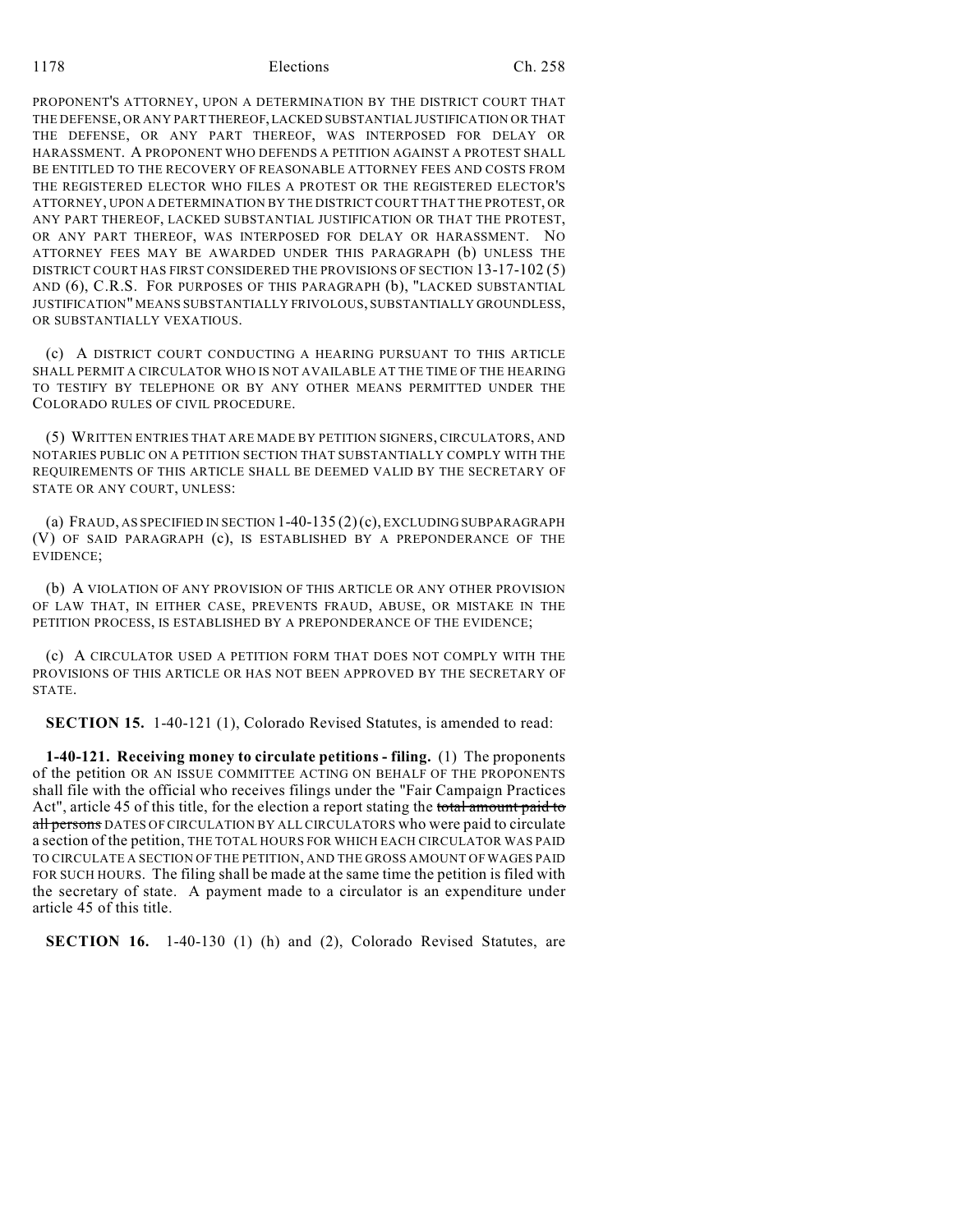amended, and the said 1-40-130 (1) is further amended BY THE ADDITION OF THE FOLLOWING NEW PARAGRAPHS, to read:

#### **1-40-130. Unlawful acts - penalty.** (1) It is unlawful:

(h) For any officer or person to violate willfully any provision of this article. ARTICLE;

(i) FOR ANY PERSON TO PAY MONEY OR OTHER THINGS OF VALUE TO A REGISTERED ELECTOR FOR THE PURPOSE OF INDUCING THE ELECTOR TO WITHDRAW HIS OR HER NAME FROM A PETITION FOR A BALLOT ISSUE;

(j) FOR ANY PERSON TO CERTIFY AN AFFIDAVIT ATTACHED TO A PETITION IN VIOLATION OF SECTION  $1-40-111$  (2) (b) (I);

(k) FOR ANY PERSON TO SIGN ANY AFFIDAVIT AS A CIRCULATOR, UNLESS EACH SIGNATURE IN THE PETITION SECTION TO WHICH THE AFFIDAVIT IS ATTACHED WAS AFFIXED IN THE PRESENCE OF THE CIRCULATOR;

(l) FOR ANY PERSON TO CIRCULATE IN WHOLE OR IN PART A PETITION SECTION, UNLESS SUCH PERSON IS THE CIRCULATOR WHO SIGNS THE AFFIDAVIT ATTACHED TO THE PETITION SECTION.

(2) Any person, upon conviction of a violation of any provision of this section, shall be punished by a fine of not more than ONE THOUSAND five hundred dollars, or by imprisonment for not more than one year in the county jail, or by both such fine and imprisonment.

**SECTION 17.** 1-40-134, Colorado Revised Statutes, is amended to read:

**1-40-134. Withdrawal of initiative petition.** The designated representatives of the proponents of an initiative petition may withdraw the petition from consideration as a ballot issue by filing a letter with the secretary of state requesting that the petition not be placed on the ballot. The letter shall be signed and acknowledged by both designated representatives before an officer authorized to take acknowledgments and shall be filed no later than thirty-three SIXTY days prior to the election at which the initiative is to be voted upon.

**SECTION 18.** Article 40 of title 1, Colorado Revised Statutes, is amended BY THE ADDITION OF A NEW SECTION to read:

**1-40-135. Petition entities - requirements - definitions.** (1) AS USED IN THIS SECTION, "PETITION ENTITY" MEANS ANY PERSON OR ISSUE COMMITTEE THAT PROVIDES COMPENSATION TO A CIRCULATOR TO CIRCULATE A BALLOT PETITION.

(2) (a) IT IS UNLAWFUL FOR ANY PETITION ENTITY TO PROVIDE COMPENSATION TO A CIRCULATOR TO CIRCULATE A PETITION WITHOUT FIRST OBTAINING A LICENSE THEREFOR FROM THE SECRETARY OF STATE. THE SECRETARY OF STATE MAY DENY A LICENSE IF HE OR SHE FINDS THAT THE PETITION ENTITY OR ANY OF ITS PRINCIPALS HAVE BEEN FOUND, IN A JUDICIAL OR ADMINISTRATIVE PROCEEDING, TO HAVE VIOLATED THE PETITION LAWS OF COLORADO OR ANY OTHER STATE AND SUCH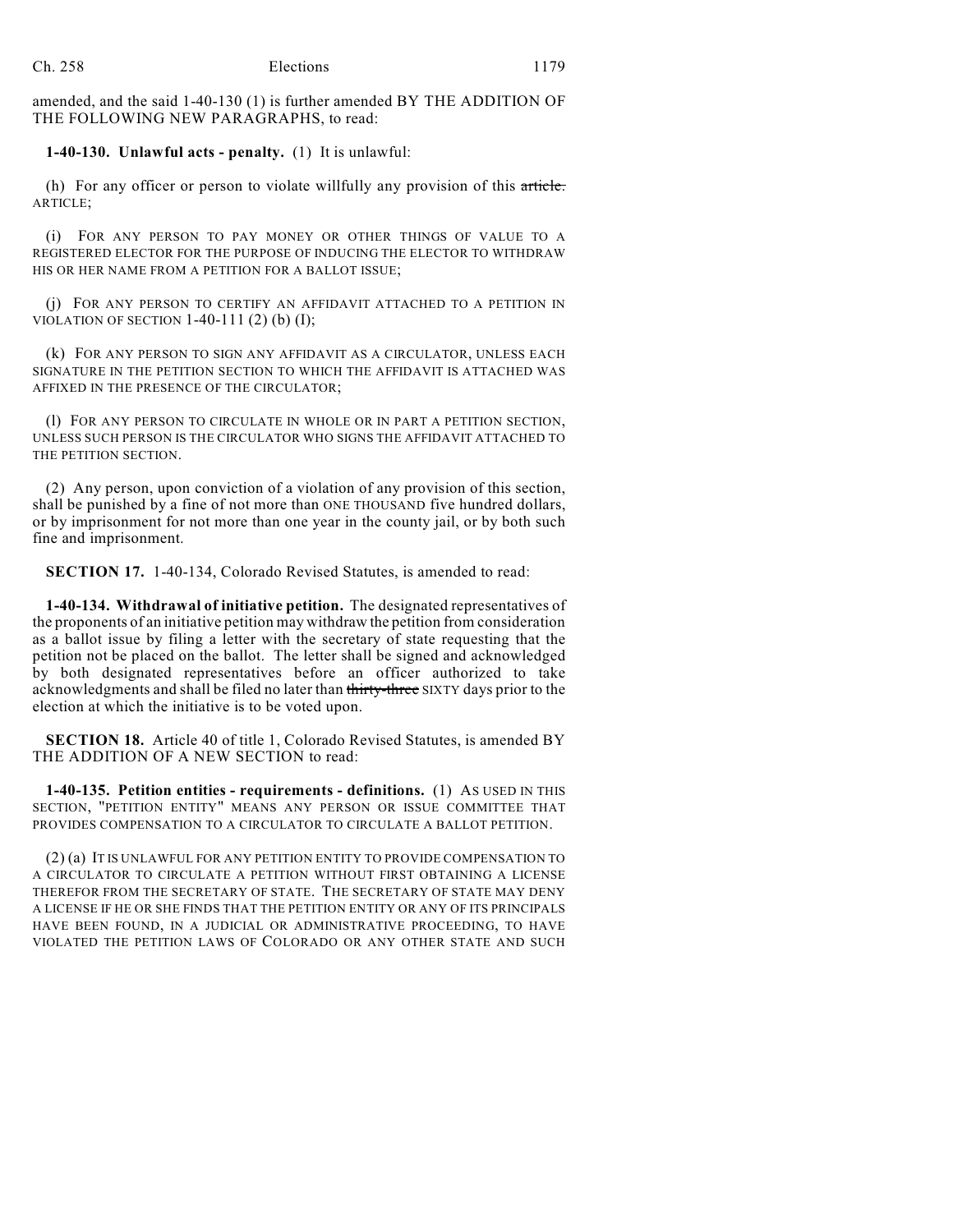VIOLATION INVOLVES AUTHORIZING OR KNOWINGLY PERMITTING ANY OF THE ACTS SET FORTH IN PARAGRAPH (c) OF THIS SUBSECTION (2), EXCLUDING SUBPARAGRAPH (V) OF SAID PARAGRAPH (c). THE SECRETARY OF STATE SHALL DENY A LICENSE:

(I) UNLESS THE PETITION ENTITY AGREES THAT IT SHALL NOT PAY A CIRCULATOR MORE THAN TWENTY PERCENT OF HIS OR HER COMPENSATION ON A PER SIGNATURE OR PER PETITION BASIS; OR

(II) IF NO CURRENT REPRESENTATIVE OF THE PETITION ENTITY HAS COMPLETED THE TRAINING RELATED TO POTENTIAL FRAUDULENT ACTIVITIES IN PETITION CIRCULATION, AS ESTABLISHED BY THE SECRETARY OF STATE, PURSUANT TO SECTION 1-40-112 (3).

(b) THE SECRETARY OF STATE MAY AT ANY TIME REQUEST THE PETITION ENTITY TO PROVIDE DOCUMENTATION THAT DEMONSTRATES COMPLIANCE WITH SECTION 1-40-112 (4).

(c) THE SECRETARY OF STATE SHALL REVOKE THE PETITION ENTITY LICENSE IF, AT ANY TIME AFTER RECEIVING A LICENSE, A PETITION ENTITY IS DETERMINED TO NO LONGER BE IN COMPLIANCE WITH THE REQUIREMENTS SET FORTH IN PARAGRAPH (a) OF THIS SUBSECTION (2) OR IF THE PETITION ENTITY AUTHORIZED OR KNOWINGLY PERMITTED:

(I) FORGERY OF A REGISTERED ELECTOR'S SIGNATURE;

(II) CIRCULATION OF A PETITION SECTION, IN WHOLE OR PART, BY ANYONE OTHER THAN THE CIRCULATOR WHO SIGNS THE AFFIDAVIT ATTACHED TO THE PETITION SECTION;

(III) USE OF A FALSE CIRCULATOR NAME OR ADDRESS IN THE AFFIDAVIT;

(IV) PAYMENT OF MONEY OR OTHER THINGS OF VALUE TO ANY PERSON FOR THE PURPOSE OF INDUCING THE PERSON TO SIGN OR WITHDRAW HIS OR HER NAME FROM THE PETITION;

(V) PAYMENT TO A CIRCULATOR OF MORE THAN TWENTY PERCENT OF HIS OR HER COMPENSATION ON A PER SIGNATURE OR PER PETITION SECTION BASIS; OR

(VI) A NOTARY PUBLIC'S NOTARIZATION OF A PETITION SECTION OUTSIDE OF THE PRESENCE OF THE CIRCULATOR OR WITHOUT THE PRODUCTION OF THE REQUIRED IDENTIFICATION FOR NOTARIZATION OF A PETITION SECTION.

(3) (a) ANY PROCEDURES BY WHICH ALLEGED VIOLATIONS INVOLVING PETITION ENTITIES ARE HEARD AND ADJUDICATED SHALL BE GOVERNED BY THE "STATE ADMINISTRATIVE PROCEDURE ACT", ARTICLE 4 OF TITLE 24,C.R.S. IF A COMPLAINT IS FILED WITH THE SECRETARY OF STATE PURSUANT TO SECTION 1-40-132 (1) ALLEGING THAT A PETITION ENTITY WAS NOT LICENSED WHEN IT COMPENSATED ANY CIRCULATOR, THE SECRETARY MAY USE INFORMATION THAT THE ENTITY IS REQUIRED TO PRODUCE PURSUANT TO SECTION 1-40-121 (1) AND ANY OTHER INFORMATION TO WHICH THE SECRETARY MAY REASONABLY GAIN ACCESS, INCLUDING DOCUMENTATION PRODUCED PURSUANT TO PARAGRAPH (b) OF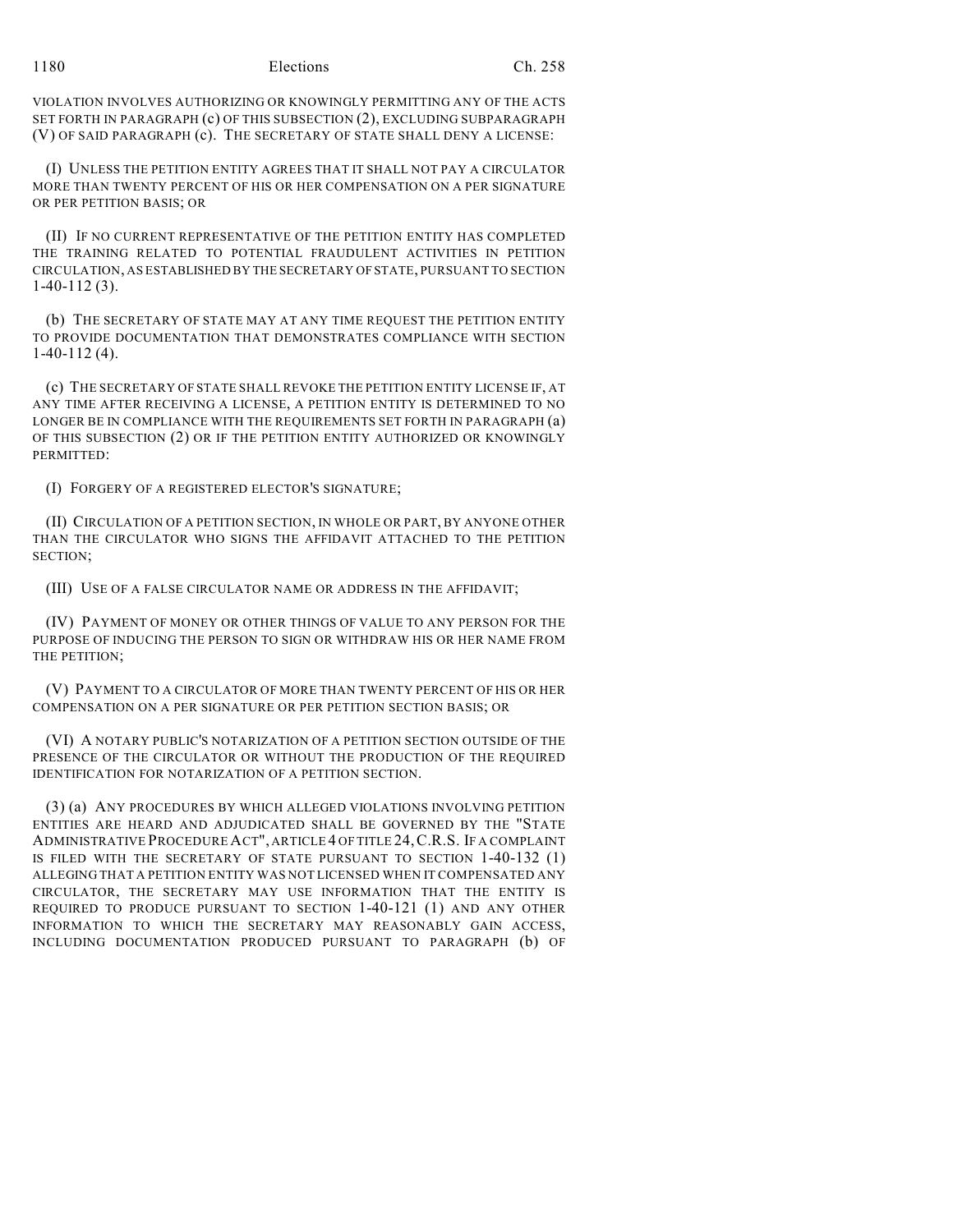SUBSECTION (2) OF THIS SECTION, AT A HEARING. AFTER A HEARING IS HELD, IF A VIOLATION IS DETERMINED TO HAVE OCCURRED, SUCH PETITION ENTITY SHALL BE FINED BY THE SECRETARY IN AN AMOUNT NOT TO EXCEED ONE HUNDRED DOLLARS PER CIRCULATOR FOR EACH DAY THAT THE NAMED INDIVIDUAL OR INDIVIDUALS CIRCULATED PETITION SECTIONS ON BEHALF OF THE UNLICENSED PETITION ENTITY. IF THE SECRETARY FINDS THAT A PETITION ENTITY VIOLATED A PROVISION OF PARAGRAPH (c) OF SUBSECTION (2) OF THIS SECTION, THE SECRETARY SHALL REVOKE THE ENTITY'S LICENSE FOR NOT LESS THAN NINETY DAYS OR MORE THAN ONE HUNDRED EIGHTY DAYS. UPON FINDING ANY SUBSEQUENT VIOLATION OF A PROVISION OF PARAGRAPH (c) OF SUBSECTION (2) OF THIS SECTION, THE SECRETARY SHALL REVOKE THE PETITION ENTITY'S LICENSE FOR NOT LESS THAN ONE HUNDRED EIGHTY DAYS OR MORE THAN ONE YEAR. THE SECRETARY SHALL CONSIDER ALL CIRCUMSTANCES SURROUNDING THE VIOLATIONS IN FIXING THE LENGTH OF THE REVOCATIONS.

(b) A PETITION ENTITY WHOSE LICENSE HAS BEEN REVOKED MAY APPLY FOR REINSTATEMENT TO BE EFFECTIVE UPON EXPIRATION OF THE TERM OF REVOCATION.

(c) IN DETERMINING WHETHER TO REINSTATE A LICENSE, THE SECRETARY MAY CONSIDER:

(I) THE ENTITY'S OWNERSHIP BY, EMPLOYMENT OF, OR CONTRACT WITH ANY PERSON WHO SERVED AS A DIRECTOR, OFFICER, OWNER, OR PRINCIPAL OF A PETITION ENTITY WHOSE LICENSE WAS REVOKED, THE ROLE OF SUCH INDIVIDUAL IN THE FACTS UNDERLYING THE PRIOR LICENSE REVOCATION, AND THE ROLE OF SUCH INDIVIDUAL IN A PETITION ENTITY'S POST-REVOCATION ACTIVITIES; AND

(II) ANY OTHER FACTS THE ENTITY CHOOSES TO PRESENT TO THE SECRETARY, INCLUDING BUT NOT LIMITED TO REMEDIAL STEPS, IF ANY, THAT HAVE BEEN IMPLEMENTED TO AVOID FUTURE ACTS THAT WOULD VIOLATE THIS ARTICLE.

(4) THE SECRETARY OF STATE SHALL ISSUE A DECISION ON ANY APPLICATION FOR A NEW OR REINSTATED LICENSE WITHIN TEN BUSINESS DAYS AFTER A PETITION ENTITY FILES AN APPLICATION, WHICH APPLICATION SHALL BE ON A FORM PRESCRIBED BY THE SECRETARY. NO LICENSE SHALL BE ISSUED WITHOUT PAYMENT OF A NONREFUNDABLE LICENSE FEE TO THE SECRETARY OF STATE, WHICH LICENSE FEE SHALL BE DETERMINED AND COLLECTED PURSUANT TO SECTION 24-21-104 (3). C.R.S., TO COVER THE COST OF ADMINISTERING THIS SECTION.

(5) (a) A LICENSED PETITION ENTITY SHALL REGISTER WITH THE SECRETARY OF STATE BY PROVIDING TO THE SECRETARY OF STATE:

(I) THE BALLOT TITLE OF ANY PROPOSED MEASURE FOR WHICH A PETITION WILL BE CIRCULATED BY CIRCULATORS COORDINATED OR PAID BY THE PETITION ENTITY;

(II) THE CURRENT NAME, ADDRESS, TELEPHONE NUMBER, AND ELECTRONIC MAIL ADDRESS OF THE PETITION ENTITY; AND

(III) THE NAME AND SIGNATURE OF THE DESIGNATED AGENT OF THE PETITION ENTITY FOR THE PROPOSED MEASURE.